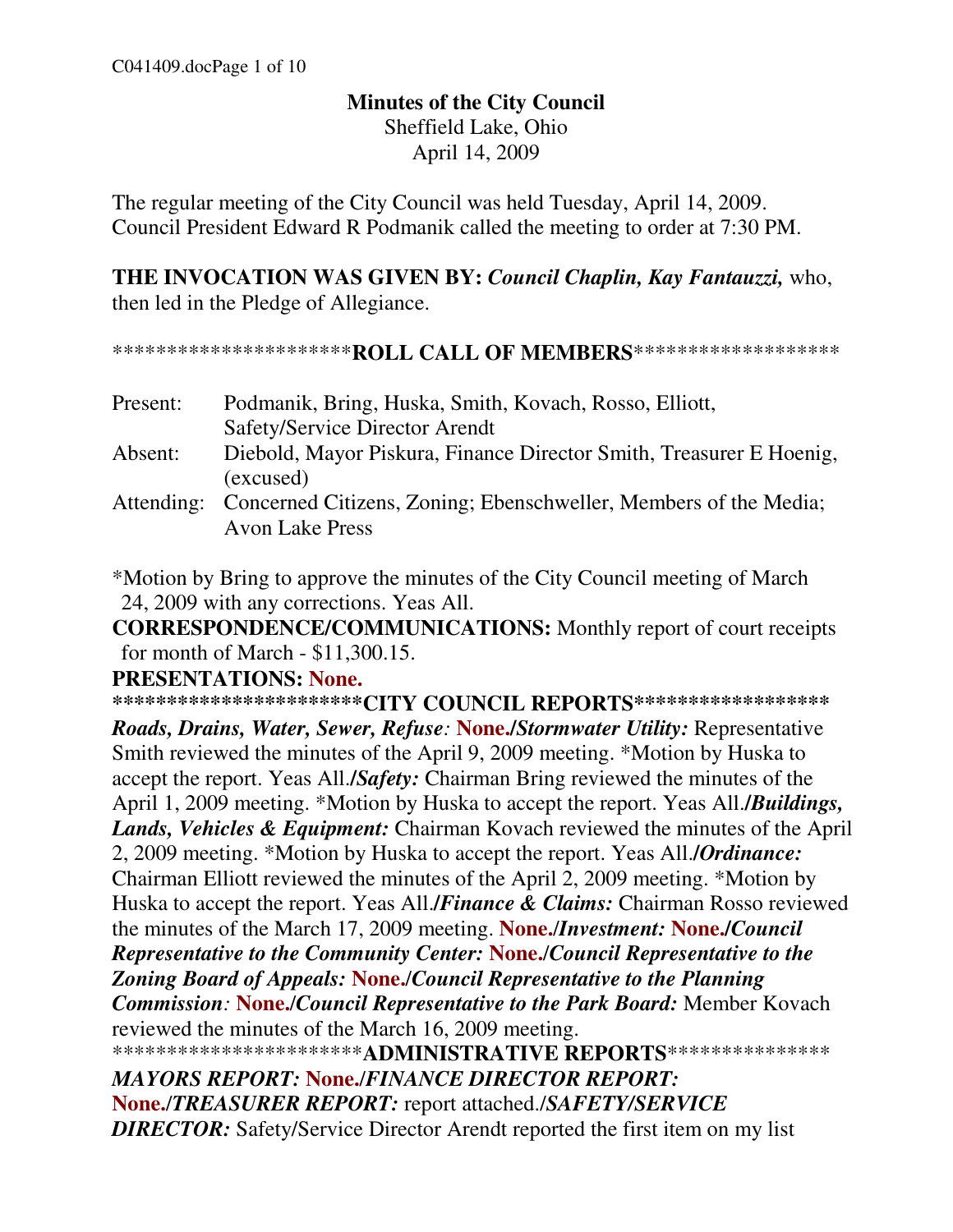concerning the culverts that we talked about at last meeting such as near Mr. Elliott's home. We had that property surveyed and we did some research and the fences are falling down, the drainage ditch is pretty filled with debris and everything and through the research we found out that for some unforeseen reason the state never transferred that over to the city, so it belongs to the state. So we called someone that we knew from the state and fortunately got a call back the next day and they went out Friday and looked around and they are going to meet me this week and go over all the property deeds that I looked up and found. They can't figure out why they still own it. So they hopefully, hopefully their going to be responsible for replacing the fencing and we will probably have to share in the cleaning of the ditch – the city will, the state will and probably the property owner. But we are looking much better then anticipated in the beginning. The second issue, the cameras are being installed – they are working on them now. The camera currently at the boat launch does work but we are getting new and different cameras that will have the zooming capability of about close to a half mile or more and it will be a 360 degree camera. So it is protecting not only the interest that the city has in the boat launch but protecting the city's interest in the Shoreway Shopping Center and surrounding areas as well. As I stated earlier we intend to start the first week in May on the bike trail, we will no longer have a bridge to no where – it will lead somewhere. That like I said hopefully the first in May. I met with the library people today over their concerns about the windmills and it went extremely well and answered all their questions, reassured them on any concerns that they had. If you do go by Shoreway and do some shopping and stuff you will see that we are working on our last store front covering what I had done was false fronts put in; not just blocking the windows or the glass. You know how the entrances to some of the stores have the in-v or whatever you call it – you will see that it is all squared off, it is all false fronts now which can be easily removed when we do get people interested in renting. But if you look there, it looks 100% better. The demolition has started, they are working on the inside removing all the tiles and the asbestos. Tomorrow at 1:30 pm I am meeting with people and I would like to invite the Avon Lake Press as well. There will be a magazine there tomorrow at 1:30 pm to interview the company that is doing it because this company is heavily into recycling and they are pulling literally every single piece out there that they can recycle. Hopefully next week, the bulldozer will be starting. I stated to Council a couple meetings ago about Walker Road Phase III, when I originally got here and talked to Bill Gardner about that he indicated that we had about a year left on that grant but for some reason I decided to look in further and found out our money runs out in July. So we are applying for an extension of that grant so we don't lose that money before the Council decides if and when it decides for put the additional \$220,000.00 of the matching funds into Walker Road Phase III. We should be able to get the extension without a problem because Bill sits on the Board and that will be good. When Mr. Kovach was mentioning about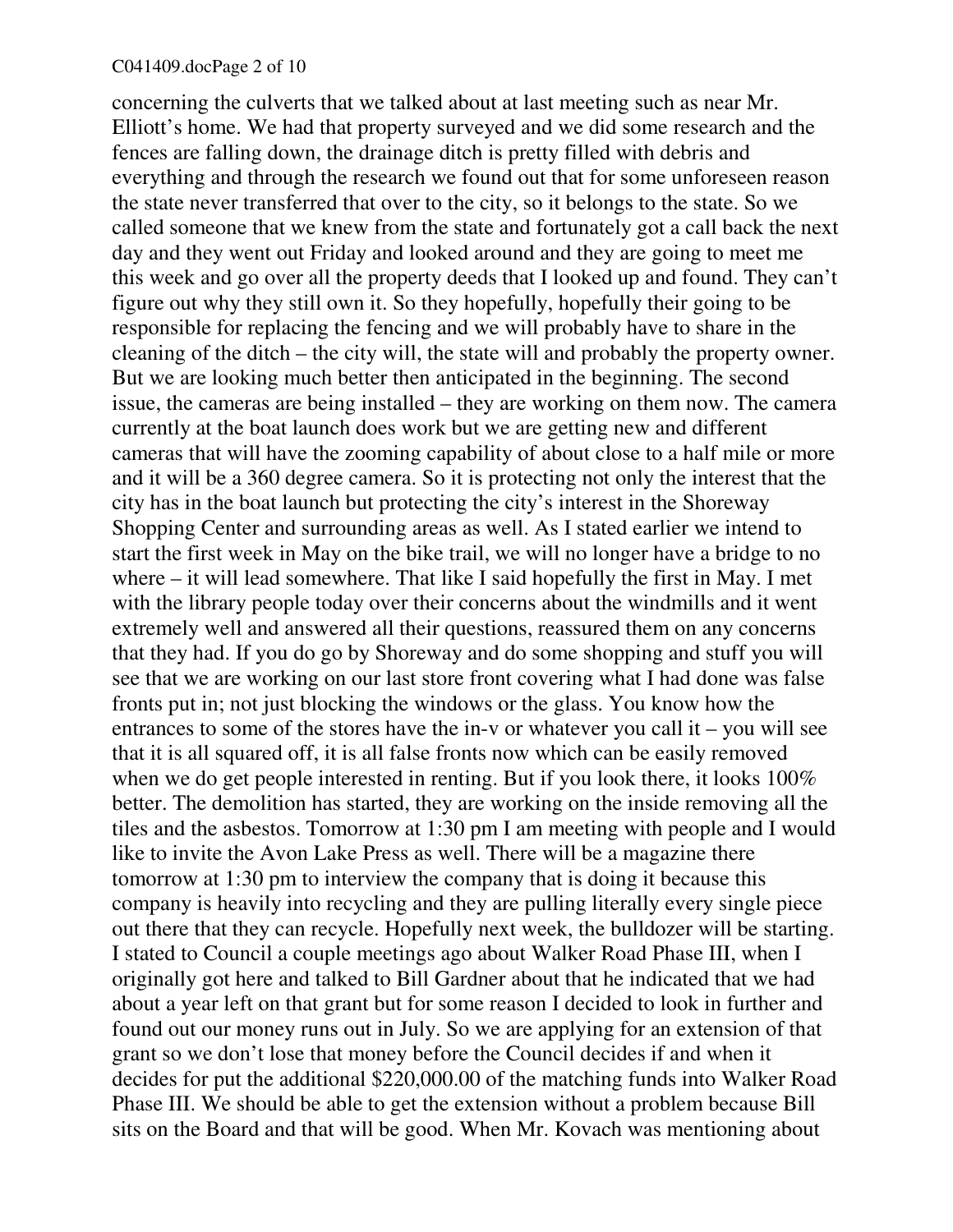the parks, we basically done a little bit of that already and we have added all the parks in the city and all the additional sites in the city that we feel are relevant to the visitors bureau. So if you look on their website now, everything should be listed for Sheffield Lake. \*Motion by Huska to accept the report. Yeas All. President Podmanik advised I received a letter from a Tracy Koffman, 781 Sheffield Road and she has been having trouble since 2006 and I know you weren't here then but if you could look into this billing process that we have going on with her. Service Director Arendt advised that will be addressed first thing in the morning. If she is not getting a bill, maybe somebody isn't either. President Podmanik advised I would hate to find out a resident is not getting a bill for a couple 3 or 4 months or longer and then gets hit all at once. Service Director Arendt reassured that will be addressed tomorrow morning. \*Motion by Huska to accept the report. Yeas All./*LAW DIRECTOR REPORT:* **None.**/*Demolition Board –* **None./***Civil Service –* **None./***Legislation –* **None.** *CITIZENS COMMENTARY*:

*Mr. Bob Ebenschweller, 362 Cove Beach* regarding the comment I made earlier on the earlier meeting, I would really like to see. First of all, since Sheffield Lake has been getting a lot of publicity on the windmill thing and we are looking like we are going to be a green community – I think it is time we look into other aspects as well including perhaps taking some of this money that we are going to get for going into the new containers and starting a recycle program again like we had before. Whether we use the barrels or what and encouraging people to get into the new thing that is all the rage now which is rain barrels. You are saving water, it is not water you are putting into the sewer system and it is not chlorinated water that you are putting on your plants. It is good healthy water from the sky and it works wonders and I have been doing it now for a year and a half. I went and bought a hundred gallon stock tank out at Tractor Supply and that thing just keeps filling up, I can't empty it out fast enough and it is working great. If we could do that along with the other things, I think it would be nice to be on the map as going totally green.

*Mr. Kerry McCullough, 685 Roberts Street* asked when was the last time there was a Planning Commission meeting? Council Representative Huska answered 2 months ago. Mr. McCullough stated I get an email every single time something changes from Kay and I really haven't seen when there was a Planning Commission meeting in the last 4 months or 5 months. Representative Huska answered well there was. Mr. McCullough asked why are we not having Planning Commission meetings? Representative Huska answered we are. Councilman Bring stated well there wasn't enough people on the Board for a while. Mr. McCullough stated there is a lot of growth going on in the city right now and it is the job of the Planning Commission to make sure that these things are going on and that they are going on correctly. Representative Huska advised we had a meeting when we got the new people on and we didn't have a meeting this past month but the month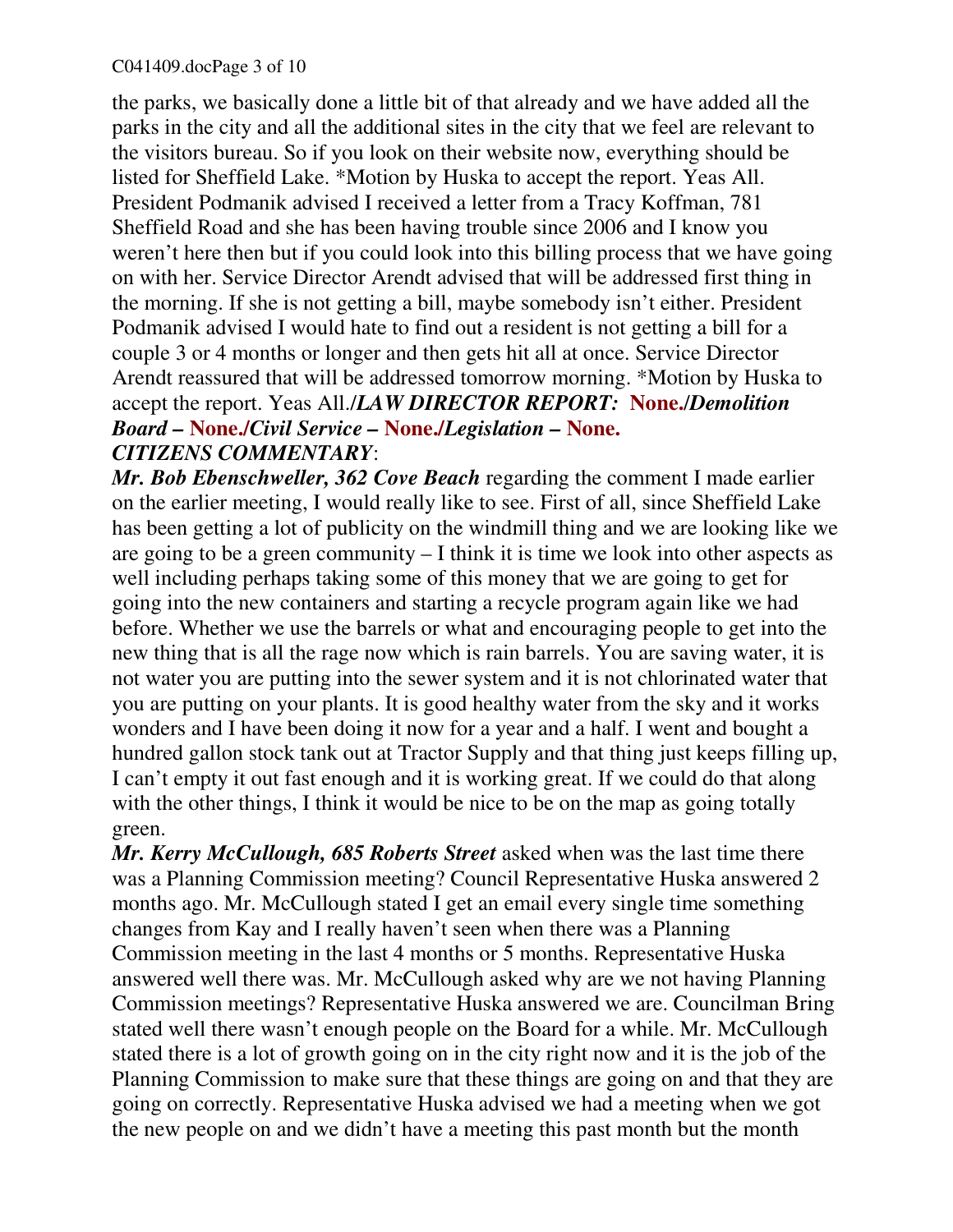#### C041409.docPage 4 of 10

before we had a meeting. Mr. McCullough asked you are telling me you had a meeting in March, February, January? Representative Huska answered yes. Mr. McCullough asked yes which? Representative Huska answered February, Kay when did I have a meeting in March? Clerk Fantauzzi answered I will go get my book. Representative Huska stated because we had all the new people there, we have 2 new people now. Mr. McCullough asked well that is good, was the stop light at the corner of Lake Road and Lake Breeze discussed? With the boat launch opening soon, there is going to be a lot of added traffic or presumed added traffic – is that going to be fixed, the light? Representative Huska answered it hasn't been yet. Mr. McCullough stated we are also talking about finding an investor to put some 100 million dollars into our shopping center, has there been anything in the infrastructure done as far as roads? We can't have 2-lane roads going to a 100 million dollar edifice, we can't expect people to be coming into our city on 2-lane roads – it don't happen. The only place I have ever seen it happen was an anomaly, Columbus Ohio, it was 2-lanes to the airport and 4-lanes to the zoo. We are not going to get people to come here if we don't have a plan in place and we don't have an infrastructure in place. I have a lot of concerns and it seems like Planning Commission gets canceled more then anything else and if it was due through lack of number of people then I guess we got to go out and find more people. Representative Huska answered we did. Service Director Arendt stated in defense of Planning Commission which they do not need defense because Diana has had a meeting okay. When you talk about 2-lane or 3-lane or 4-lane highways and stuff, we have to get the plans for the Shoreway Shopping Center. Mr. McCullough replied I appreciate that but Planning Commission is to make a long range plan. If you guys are talking about doing this, their not having meetings to discuss bringing traffic into the city. Service Director Arendt advised I understand what you are saying but to be fair we are going to bring the plans to this Council probably within 2-weeks or 3-weeks. Once that plan is there then we have to work around that plan as well. Mr. McCullough asked did that plan come through Planning Commission? Service Director Arendt answered as I said in 2 to 3 weeks we are going to be bringing the tentative drawings. Mr. McCullough asked I am asking again, did that plan come through Planning Commission or is that something that was done totally administratively? Representative Huska advised we have a city structure – that plan that we have. Service Director Arendt answered no. Mr. McCullough stated okay that is what I am asking. Representative Huska stated we have been discussing the plan for the whole city. Mr. McCullough asked when was the one before this, was this when you went another 2-weeks when you didn't have enough people on it. Representative Huska advised Mr. Bontempo quit and they didn't have a meeting. Mr. McCullough asked so February 19<sup>th</sup> is the only meeting that we have had this year and your next one is planned to have on May  $21^{st}$ . Representative Huska asked would you like to come? Mr. McCullough answered you know what, I might be able to make that one because Kay sends me a list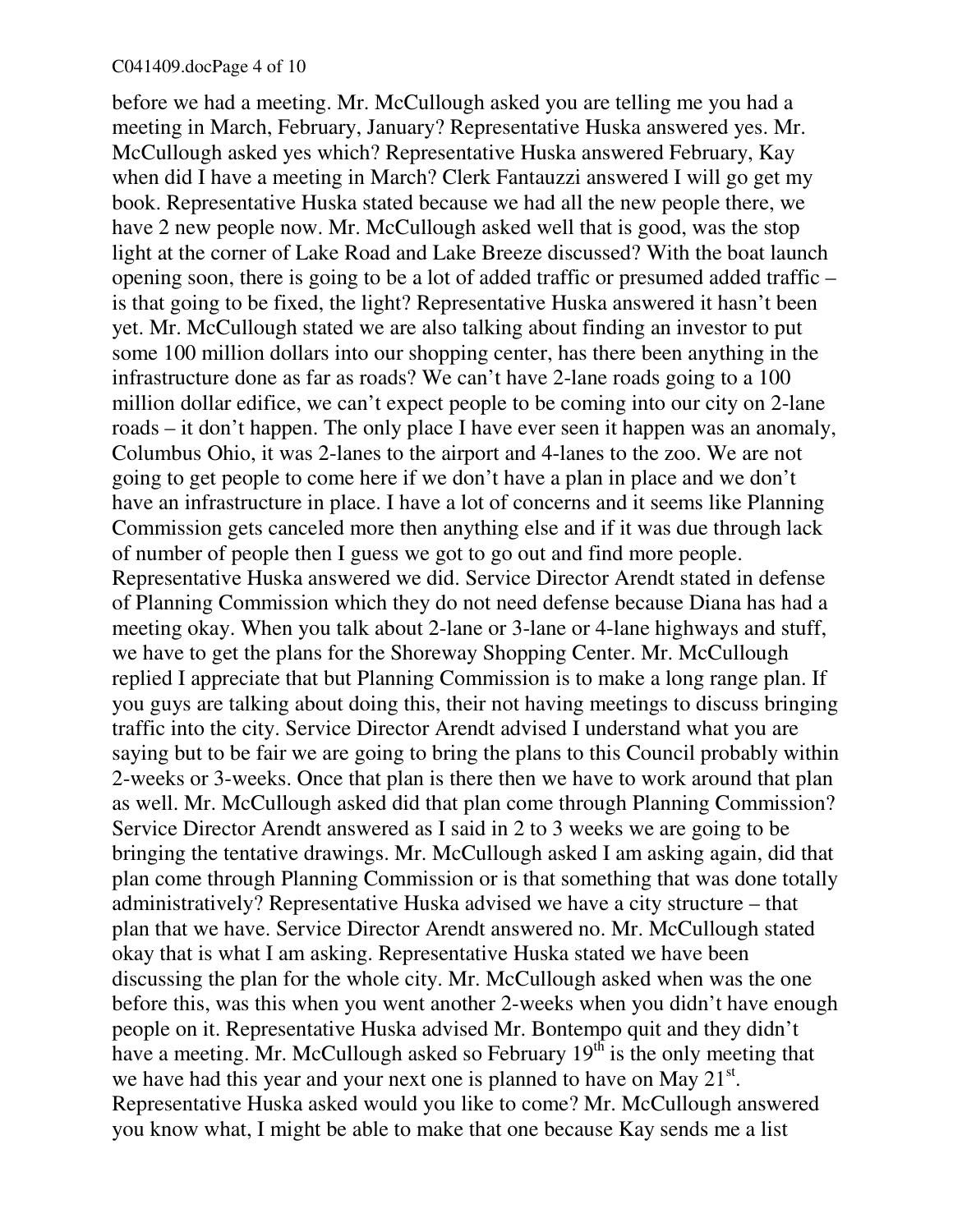every time. Representative Huska stated I will look forward to seeing you. Mr. McCullough stated the questions that I have for you though is why aren't they happening, are we doing anything to plan for the future. Representative Huska answered yes we are, we have been working on plans for the future for a very long time. Mr. McCullough asked such as? Representative Huska answered such as I don't have my glasses tonight but I have a whole range plans here in my book. Mr. McCullough asked apparently we are having a problem with 56 hours and 50 hours and whatever is going on with the Fire Department. I would certainly hope that I can remember 8 people signing something when I went to bat for an income tax increase, 8 of you all signed it - it says we would always have a fully staffed Fire Department when we put that through. When we worked on that, there was a lot of people that put a lot of time into getting that income tax added. I am going to remind you right now, if we are allowed to run with 3 people on a shift if any one time during the day to make up for this 6 hours because we got to pay for it one way or another – I am going to remind each and every one of you that you promised we would have 4. I am going to remind each and every one of you that you said that if we didn't have 4 you would collectively resign. Councilman Bring answered we have not compromised the staff. Mr. McCullough answered thank you, I am just making sure that it is not going to happen. Councilman Bring advised it hasn't.

*Mr. Michael Levin, 11429 Glenwood Avenue* advised I am here this evening and at this point because I like to follow up with the last person's comment about the Planning Commission. For the last almost year now, I have been trying to work with the Mayor and the Law Director about Shoreway Shopping Center. I was in a unique position that I understood the ownership and despite the Mayors assertion that I only made trouble, I believe I was a great help but non the less, I have met and offered to pay for the plans that your city is paying for the city architecture. I don't know if you are all aware that Paul Vopy who is a tremendous architect designed buildings in Cleveland, Shaker and all around the state is working for the city at my suggestion and I offered since the Mayor wanted to show that I had real interest in Shoreway Shopping Center – I offered to pay for Mr. Vopy services. When the sale of the Shoreway Shopping Center looked like it would go through to the city, the Mayor asked me not to continue trying to buy it so I did it and he thought that it would be better if the city acquired it particularly after the Ratner's donated their 20% interest so I said okay. From that time I have been working on the plans for Shoreway Shopping Center, I don't know how much you are aware of it or not and I have a partner who has an outstanding reputation but the Mayor doesn't like him. Three weeks ago, I met with the Mayor, David Graves and Joe Arendt and they informed me that they wouldn't sell me the shopping center, they wouldn't lease me the shopping center but they would consider leasing me a quarter of it and I said okay. Well, in the last 3 weeks I haven't heard back from the Mayor or David Graves and it is a particular matter because my cousin still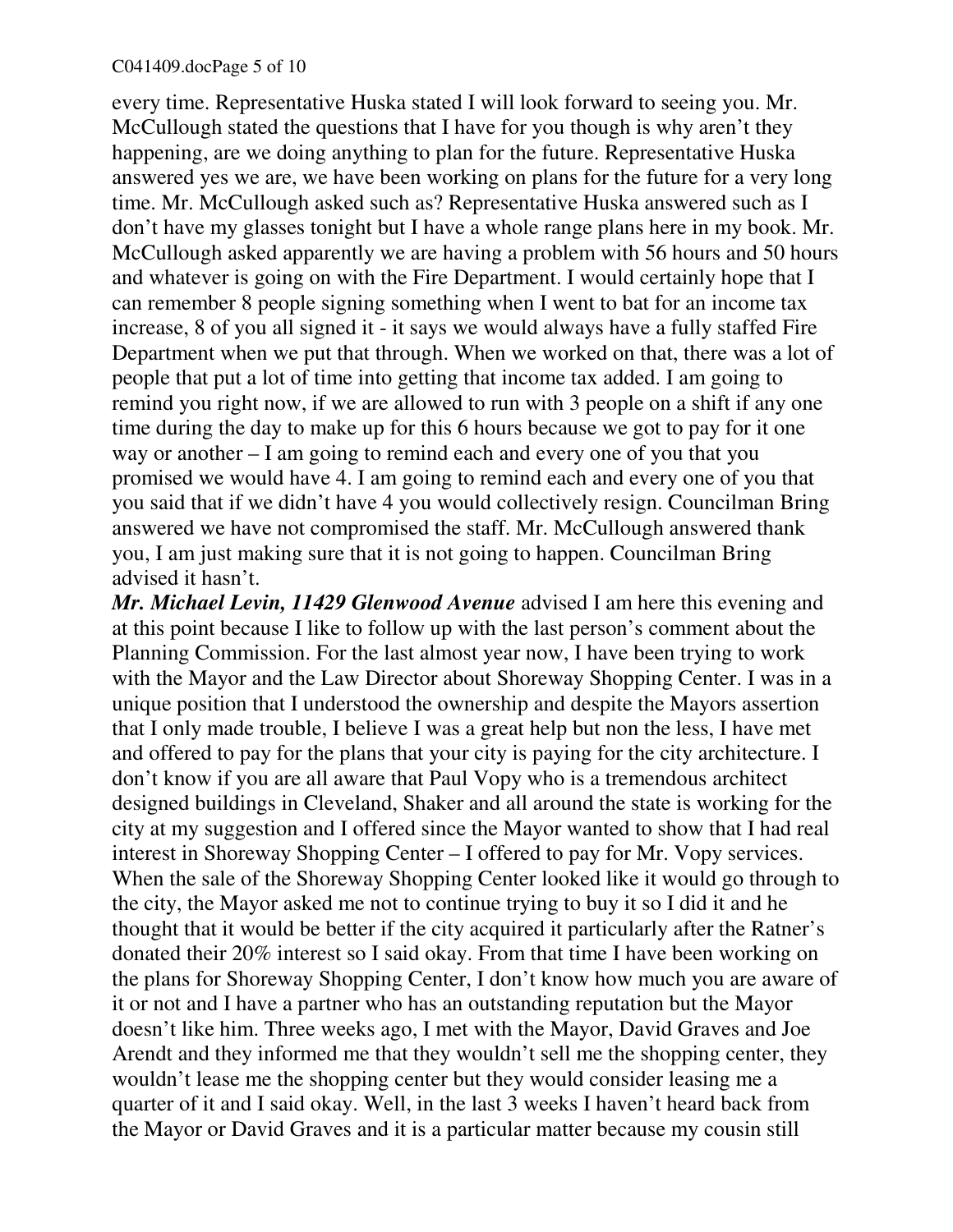owns or the ownership still owns 7 acres behind Shoreway Shopping Center which I am in negotiations to buy and the Mayor assures me that nothing is going to happen there as long as the present ownership is in place. Well I don't plan on buying it because it is going to end up being about a half a million dollar investment unless I can get some questions answered. So if you have someone that is willing to put a half a million dollars into your city, I think that maybe the Mayor and the Law Director would answer me but they don't. So I am very frustrated. Furthermore, I don't know if you are all aware of what the Mayor is doing and you are wasting valuable, valuable time. I have 2 national tenants that want to move into Shoreway Shopping Center and I can't get a reply from your Mayor or your Law Director. So I think you should aware of that and at this point if I am not wanted here or if you don't want a legitimate developer that has tried to invest in this and yes it could be anywhere from a five to one hundred million dollar project but city's don't run development – developers do and you are wasting time and if I am not going to be involved then I just want to quit right now. But when a Mayor tells me that he is going to call me back and I have 2 national tenants and I don't get a response other then that's a nonsequitur I am very frustrated because if I were you, I would be real interested. You know the City of Cleveland if you have 2 national tenants, the Mayor will come out to your house and try to get those tenants in but this is 3 weeks ago and I haven't heard anything. I have spent \$5000.00 on legal fees because of two separate junctures, I thought that we had an agreement or a framework for us to proceed with the City of Sheffield Lake with a real law firm Shelfy and Halter and maybe I am stupid but it was one of the top attorneys in Cleveland understanding what David and the Mayor wanted and putting it in writing and then being told that we are making them mad and it is wrong. So if you are all interested in our plans and what is going on I request a meeting with the entire Council or that you should request what is going on. I just talked to Paul Vopy of City Architecture and he is having trouble getting any response from the Mayor about the plans because I can't do anything with national tenants unless there is cooperation and I am not spending a half a million dollars on 7 acres unless I have some assurance from the city as to what their plans are. At that I would just like to hope, I was frustrated and my partner is frustrated and we met with the President of Council and he suggested that I come here and request this. I thought I worked with the Mayor and David to promote the sale in the transition of the shopping center, maybe I have done something wrong. I know he is not here tonight, I certainly don't want to feel like I am going behind his back but he is not here and I am. I certainly would like to meet with all of you, I think the plan is real good and nothing can go forward and I think that you should all be interested in what we have to offer and if we just had the opportunity to meet with you, we would like to get your feedback. Councilwoman Huska asked how many years did your family own that shopping center? Mr. Levin answered my great Uncle built it in 1958 I believe.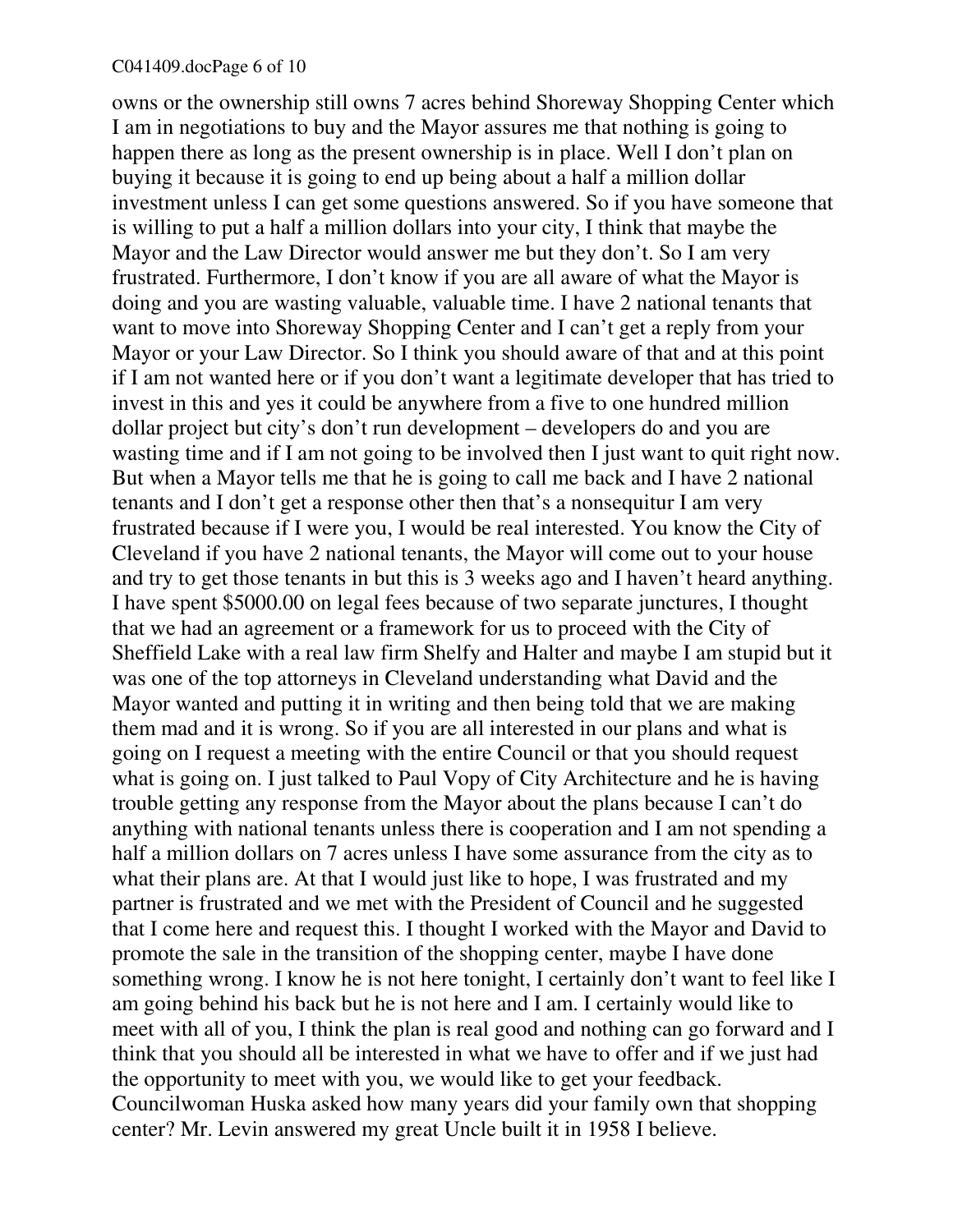#### C041409.docPage 7 of 10

Councilwoman Huska stated I moved here in 1979 and after 1979 it went increasingly down hill. I just was curious how long your family owned that shopping center. Mr. Levin advised one of the things I pointed out, I wanted to buy out the Ratner's 20% interest in 1986 which they always refused to do and they were the ones that were managing it. I thought it was inexcusable as to how it was run and I think I helped to bring about the sale of it. I had no ownership of it. I begged one cousin James to come out here and meet with the Mayor despite his assertion but there was no way that my cousin would sell it. If it wasn't for the break-in's and the violations and my insistence that the Ratner's are running it and it is their management which I had nothing to do with and actually my relatives don't live here. The main ownership just doesn't live here, that they weren't going to get anywhere. I probably went overboard but that's all. I was trying to correct it since 1986 and I actually believe that the city would fail in buying it and I was hoping to buy it. I don't know if anyone realizes that the city got an appraisal for \$4.6 million dollars which the Ratner's donated based on that value and the issues that occurred after the breaking of the environmental problems is of no small matter and they donated to get out of that situation. Councilman Smith stated you have been meeting with the Mayor and the Law Director correct? Mr. Levin answered correct. Councilman Smith stated I think they are not here to defend themselves. Mr. Levin stated I am not attacking them. Councilman Smith stated I don't know what kind of conversations you had but I think that before I would go any further, you would talk with them. Mr. Levin stated I am frustrated on the fact that they won't talk to me anymore. Councilman Smith stated well that is something we will have to ask but unfortunately I mean the Mayor is on vacation so I am sure once he gets back I am sure somebody will be asking a couple of questions about it. Mr. Levin stated I wish he were here and I wish David was here. Councilman Smith stated I appreciate you coming here but they are not here to kind of defend themselves or to debut different conversations so it is kind of hard to get the whole understanding of it. Service Director Arendt stated I was at one meeting with you as well and one of the things the Mayor did say and you do know this is that he was very happy to have you involved. When we discussed at that meeting my particular question to you was what would you do with this particular corner and you said you would love to have it and the Mayor said to you as well I did, okay Michael why don't you bring a plan and tell us what you would with this corner if you were to lease this corner from the city. As far as I know the Mayor has not received a plan yet, regarding your email that you did send the Mayor. Mr. Levin stated hold on, I have requested several meetings to present my plan. Service Director Arendt stated let me finish, I said as far as I know there has been no plan. I know that you did email the Mayor to talk to him and I know about the national tenants that you may have. I do know that the Mayor did email you back and said he would be very interested in that and he also said, we will get a confidentiality agreement and bring them forward. Mr. Levin stated correct. Service Director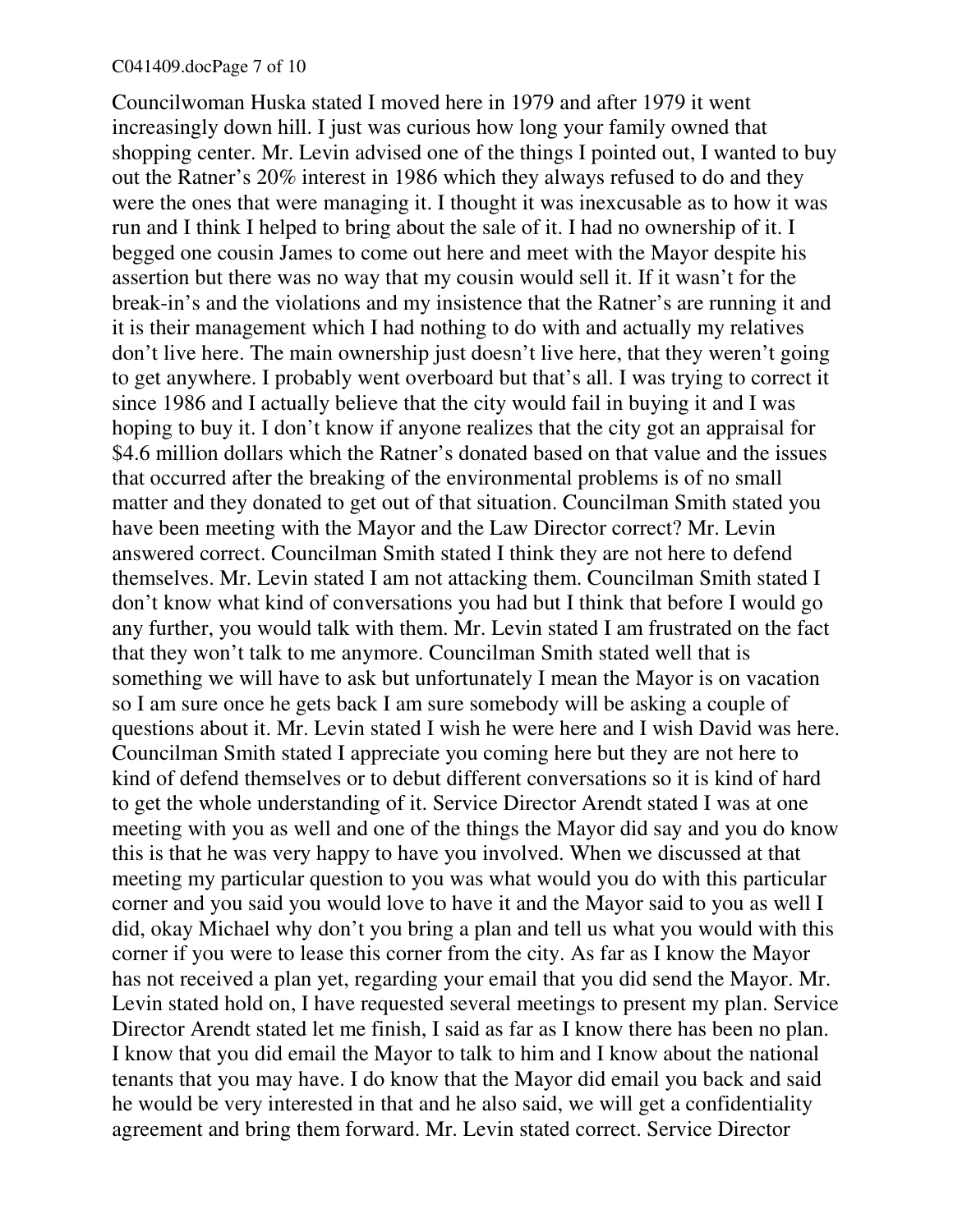Arendt stated that was last week and now the Mayor is on vacation so I know that he did answer you as so. So when you say that you weren't able to have a meeting, you, I, Dave Graves had a meeting 2-1/2 weeks ago. You sent an email that the Mayor did respond to, I know he did. Mr. Levin stated he responded in part, in part of the confidentiality agreement and I said I need to meet as soon as possible and I haven't heard back from him since then. Service Director Arendt stated that was last week. Mr. Levin stated correct. Service Director Arendt stated the Mayor now prepared with many other things that he had to do and now he is out of town, so I don't think that it is unreasonable that you would say that the Mayor has been ignoring you – that is not factual because he has not. Mr. Levin stated I am not that he has been ignoring me. Service Director Arendt stated he has not, he has answered you and he has requested that you bring these proposed tenants with confidentiality agreements and would be glad to meet with them. The Mayor is out of town, so your last response from the Mayor was I believe last Tuesday or Wednesday because I was there when we talked and he did send you that email. I don't mean to need defend the Mayor but he is very anxious to meet with you and he is very anxious with the proposed tenants that you have but to come to Council and say that he has ignored you is not true. Mr. Levin stated I did not say that he totally ignored me. Service Director Arendt stated well I think that we got it back on tape you did say that you didn't get an answer. Mr. Levin stated I feel like I am being ignored. Service Director Arendt stated that is not true and you know that and when you say that the Mayor doesn't like your particular partner, I would rather go into executive session to go into something else. Mr. Levin stated I am sorry as attacking, I just wanted to know if you were aware of this and as Joe points out the Mayor has not totally ignored me. I feel like I am being ignored and I feel frustrated and I feel time is of the essence. Service Director Arendt stated did the Mayor tell you, did the Mayor say to you Michael we would love to have you with us in this project? Mr. Levin stated yes. I am most anxious to be in the project. President Podmanik asked Mr. Levin are you going to make an attempt to contact him next week, I understand that he will be back after the  $20<sup>th</sup>$ ? Service Director Arendt answered yes and the Mayor has plans to meet when he gets back, he wants Dave Graves, myself and him to meet with Michael. Mr. Levin stated oh good, I just didn't know that. President Podmanik stated I was unaware of that on Friday myself. As I told you, there are several things that I don't know that you discussed. Service Director Arendt stated we discussed things and situations about Shoreway including Mr. Levin as late as last Thursday at I think it was 5 o'clock in the afternoon when we were still discussing you. Mr. Levin stated okay well I just want not to be attacking, that I am very excited about it and that I am enthusiastic about it and I don't want any lapse in time to show that I am not interested. Service Director Graves stated well be appreciative of the fact that the Mayor did respond to you either Tuesday or Wednesday of last week and late as last Thursday, we were discussing everything and he did go on vacation. He did answer you Tuesday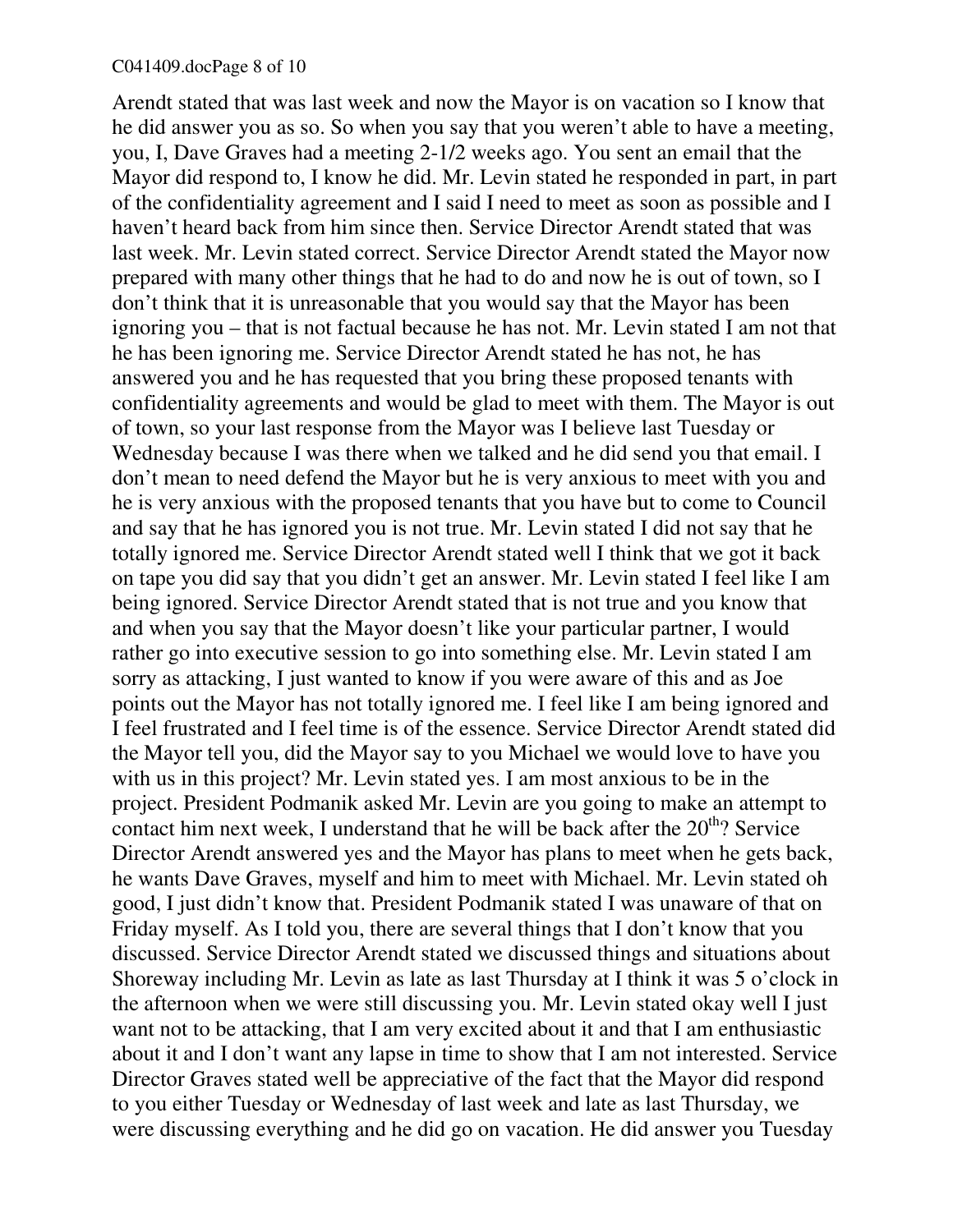and we met Wednesday up until 5 o'clock or 5:30 and he went on vacation Thursday. Mr. Levin stated I wasn't aware of that. Councilman Bring stated plus he was in meetings all day Thursday. Service Director Arendt stated it is long days with those meetings.

*UNFINISHED BUSINESS:* **None./***NEW BUSINESS:* \*Motion by Huska to amend the agenda to include Council#023 and Council#024 to tonight's agenda. ROLL CALL TO AMEND: Yeas All – Bring, Kovach, Rosso, Smith, Huska, Elliott.

# *ORDINANCES AND RESOLUTIONS:*

Council#017 – THIRD READING – an ordinance repealing section 133.07 of the codified ordinances of the City of Sheffield Lake regarding disposition of service weapon upon retirement, and the declaring of an emergency.

\*Motion by Huska for ADOPTION:

ROLL CALL FOR ADOPTION: Yeas – Bring, Kovach, Smith, Rosso, Huska/Nays - Elliott.

### **Ordinance Passes#23-09**

Council#023 – EMERGENCY – a resolution on the spending of Federal Economic renewal grants to the City of Sheffield Lake, and the declaring of an emergency. \*Motion by Huska for SUSPENSION OF RULES:

ROLL CALL FOR SUSPENSION OF RULES: Yeas All – Bring, Kovach, Smith, Huska, Elliott, Rosso.

\*Motion by Huska for ADOPTION:

ROLL CALL FOR ADOPTION: Yeas All – Rosso, Elliott, Kovach, Smith, Bring, Huska.

### **Resolution Passes#23-09**

Council#024 – EMERGENCY – an ordinance of the Council of the City of Sheffield Lake approving, establishing and adopting the evidence, forfeited and recovered property policy and procedure of the Sheffield Lake Police Department and the declaring of an emergency.

\*Motion by Huska for SUSPENSION OF RULES:

ROLL CALL FOR SUSPENSION OF RULES: Yeas All – Elliott, Huska, Rosso, Smith, Kovach, Bring.

\*Motion by Huska for ADOPTION:

Councilman Rosso asked Mr. Arendt, have you seen this – evidence and recovered property procedures? Service Director Arendt answered I helped write it.

ROLL CALL FOR ADOPTION: Smith, Rosso, Bring, Huska, Elliott, Kovach. **Ordinance Passes#25-09**

## **COUNCIL PRESIDENT: None.**

**MEETING ADJOURNED**: With no further business before this council, Motion by Kovach to adjourn at 8:21 PM. Yeas All.